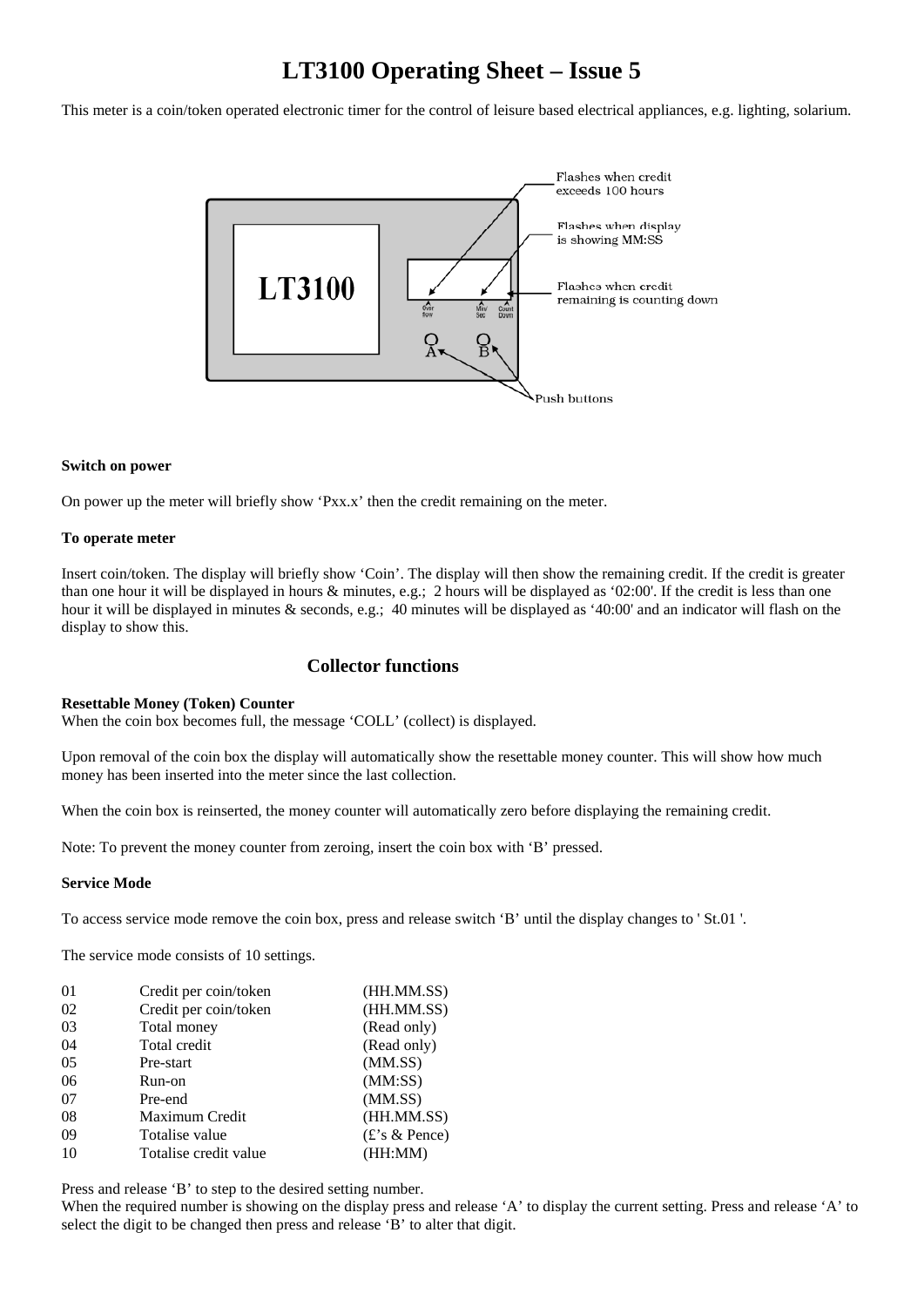01 Credit Per Coin 1

Sets the amount of credit given by a 1 pound coin or token (except L1 token). Set in HH.MM or MM.SS (When the meter is set in single coin or Totalise + Top Up mode).

02 Credit Per Coin 2

Sets the amount of credit given by a  $1 \in$  50c, 10p, 20p coin or L1 token. Set in HH.MM or MM.SS (When the meter is set in single coin or Totalise + Top Up mode)

03 Total Money

Displays the total amount of money/tokens inserted since the last factory reset. This is a read only display and cannot be changed.

04 Total Credit

Displays the total amount of credit given since the last factory reset. This is a read only display and cannot be changed.

05 Pre-start

Sets the amount of time given before main session begins (entering zero disables this feature). Set in MM.SS

#### 06 Run-on

Sets the amount of time the meter operates after session has finished (entering zero disables this feature). Set in MM.SS

#### 07 Pre-end

Sets the time in which a warning is given before the session ends (entering zero disables this feature). Set in MM.SS

#### 08 Maximum Credit

Sets the maximum amount of credit to be given at any one session (activated by pressing the start button 'A'). Set in HH.MM or MM.SS depending on the configuration number (entering zero disables this feature).

09 Totalise Value

Sets the amount of money which needs to be inserted before any credit is given, e.g. £1:20.

10 Totalise Credit Value

Sets the amount of credit given when the correct amount of money is inserted

#### **To Clear Credit Remaining**

Remove coin box. Display will show re-settable money counter.

Press and release switch B, display will show 'Clr'. Press 'A' & 'B' together and credit will be cleared.

Note: If already in service mode, the display must be returned to show 'Clr' before this feature can be used (Press and release 'B' until 'Clr' is shown).

## **Credit Save LT3100S only**

Credit save is activated by the customer by pressing switch 'STOP'. This will suspend the credit countdown and turn off the output to the load. The word 'HELd' will be displayed. To resume the countdown and reconnect the load, press switch 'START'.

#### **Override or Settings Disable Key Switch LT3100K only**

- Option A: When the override key is inserted and turned, the load will switch on and the word 'FrEE' will be displayed. This action will also clear any remaining credit from the meter.
- Option B: The internal settings, St.01 to St.10 can only be changed when the key switch is operated. This prevents unauthorised access to the meter settings.